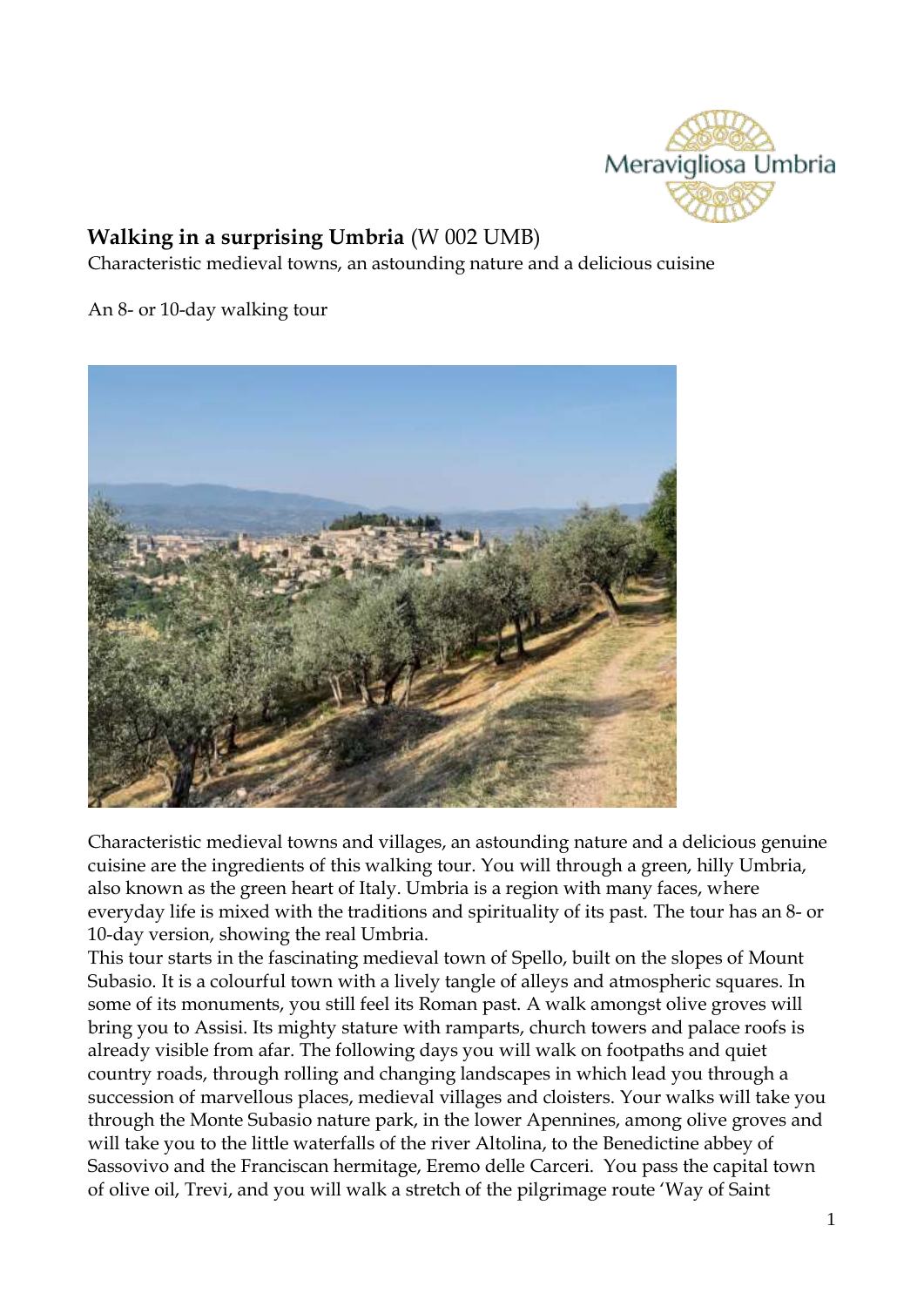Francis'. The tour ends in Spoleto, a town full of life, with many squares, shops with local delicacies and handicrafts. Your overnight stays are mostly in authentic small family hotels and farmhouse B&B's, where you will have a friendly and warm welcome and …will enjoy the delicious Umbrian wines and dishes.



# **A surprising Umbria**

**Period**: From April until end of October (other dates on request) 8 day tour no start on Sunday (restaurant il Tartufaro is closed on Tuesdays) 10 day tour no start on Saturday (same reason)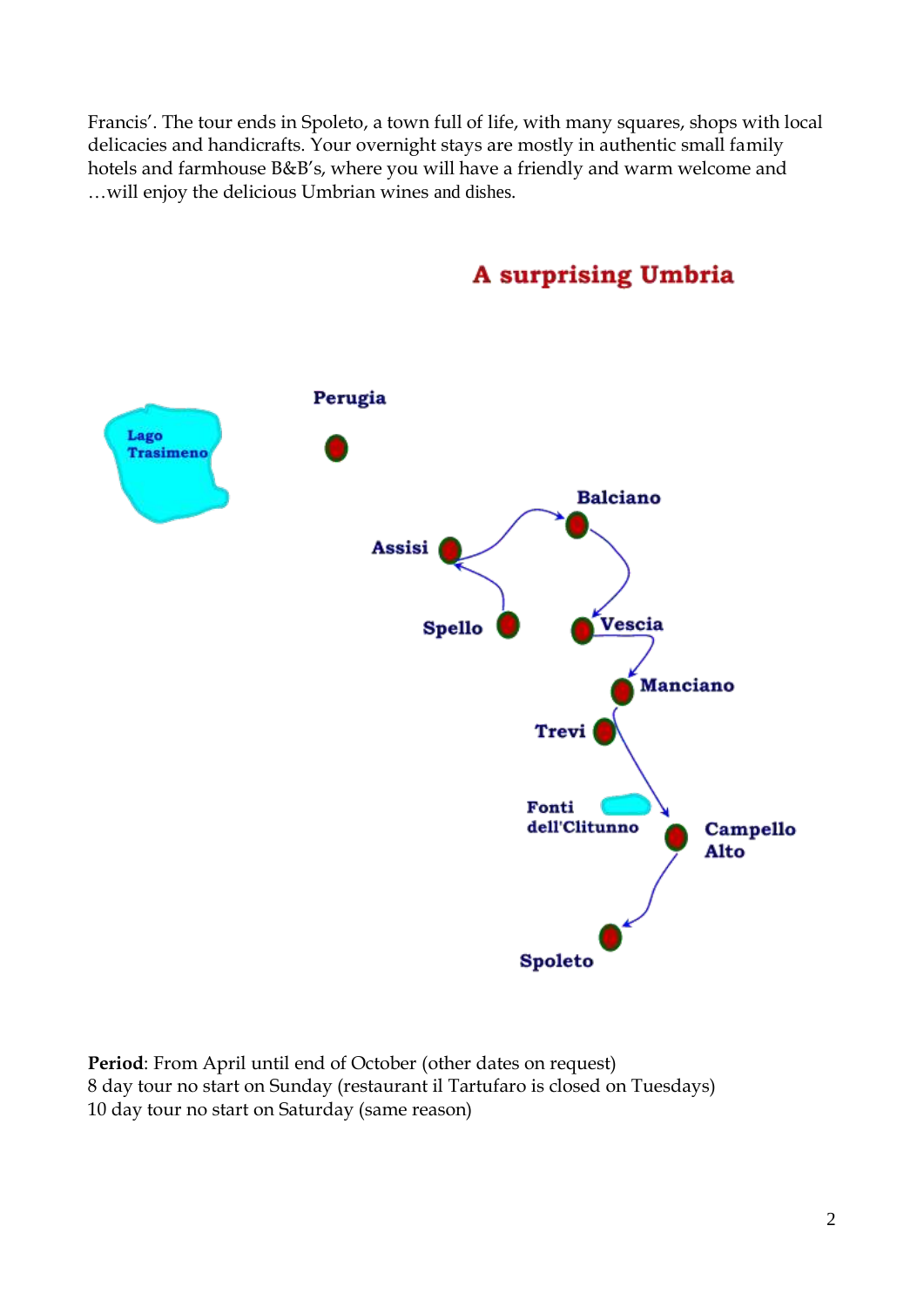## **Participants**: Minimum 1 person

# **Difficulty:** Level 3

For walkers with experience, well trained and good physical condition. Routes through middle/high level hilly landscapes with significant up- and downhill walking. Daily distances between 11 and 22 km. An average of 3 km an hour. You will walk on footpaths, mountain tracks, forest trails and on quiet country roads. Total km to walk: 8-day tour: minimum 100 km / 62 miles and maximum 111 km / 69 miles. 10-day tour: minimum 130 km / 80,8 miles and maximum 141 km / 87,6 miles.



| Program 8-days in short:                                      | Program 10-days in short:                                   |
|---------------------------------------------------------------|-------------------------------------------------------------|
| Day 1 arrival in Spello                                       | Day 1 arrival in Spello                                     |
| Day 2 walk to Assisi $(11 \text{ km } / 6, 8 \text{ mi})$     | Day 2 walk to Assisi (11 km / $6,8$ mi or                   |
| $17,1 \text{ km } 10,6 \text{ mi}$                            | $17,1 \text{ km } (10,6 \text{ mi})$                        |
| Day 3 walk to Balciano in the natural park                    | Day 3 loop walk in surroundings Assisi                      |
| of Monte Subasio (19,9 km / 12,4 mi)                          | $(19.5 \text{ km} / 12.1 \text{ miles})$                    |
| Day 4 walk to Vescia $(21 \text{ km } 13 \text{ mi})$         | Day 4 walk to Balciano in the natural park                  |
| Day 5 walk to Manciano passing the abbey                      | of Monte Subasio (19,9 km / 12,4 mi)                        |
| of Sassovivo $(18,4 \text{ km} / 11,4 \text{ mi})$            | Day 5 walk to Vescia $(21 \text{ km } 13 \text{ mi})$       |
| Day 6 walk to Campello Alto passing Trevi                     | Day 6 walk to Manciano passing the abbey                    |
| $(15,8 \text{ km} / 9,8 \text{ mi})$                          | of Sassovivo $(18,4 \text{ km} / 11,4 \text{ mi})$          |
| Day 7 walk to Spoleto $(18, 8 \text{ km} / 11, 7 \text{ mi})$ | Day 7 walk to Campello Alto passing Trevi                   |
| or $14.4 \text{ km} / 8.9 \text{ mi}$                         | $(15,8 \text{ km} / 9,8 \text{ mi})$                        |
| Day 8 departure                                               | Day 8 walk to Spoleto $(18,8 \text{ km} / 11,7 \text{ mi})$ |
|                                                               | or $15.5 \text{ km} / 8.9 \text{ mi}$                       |
|                                                               | Day 9 loop walk on Monteluco (10,5 km/                      |
|                                                               | $6,5$ miles)                                                |
|                                                               | Day 10 departure                                            |
|                                                               |                                                             |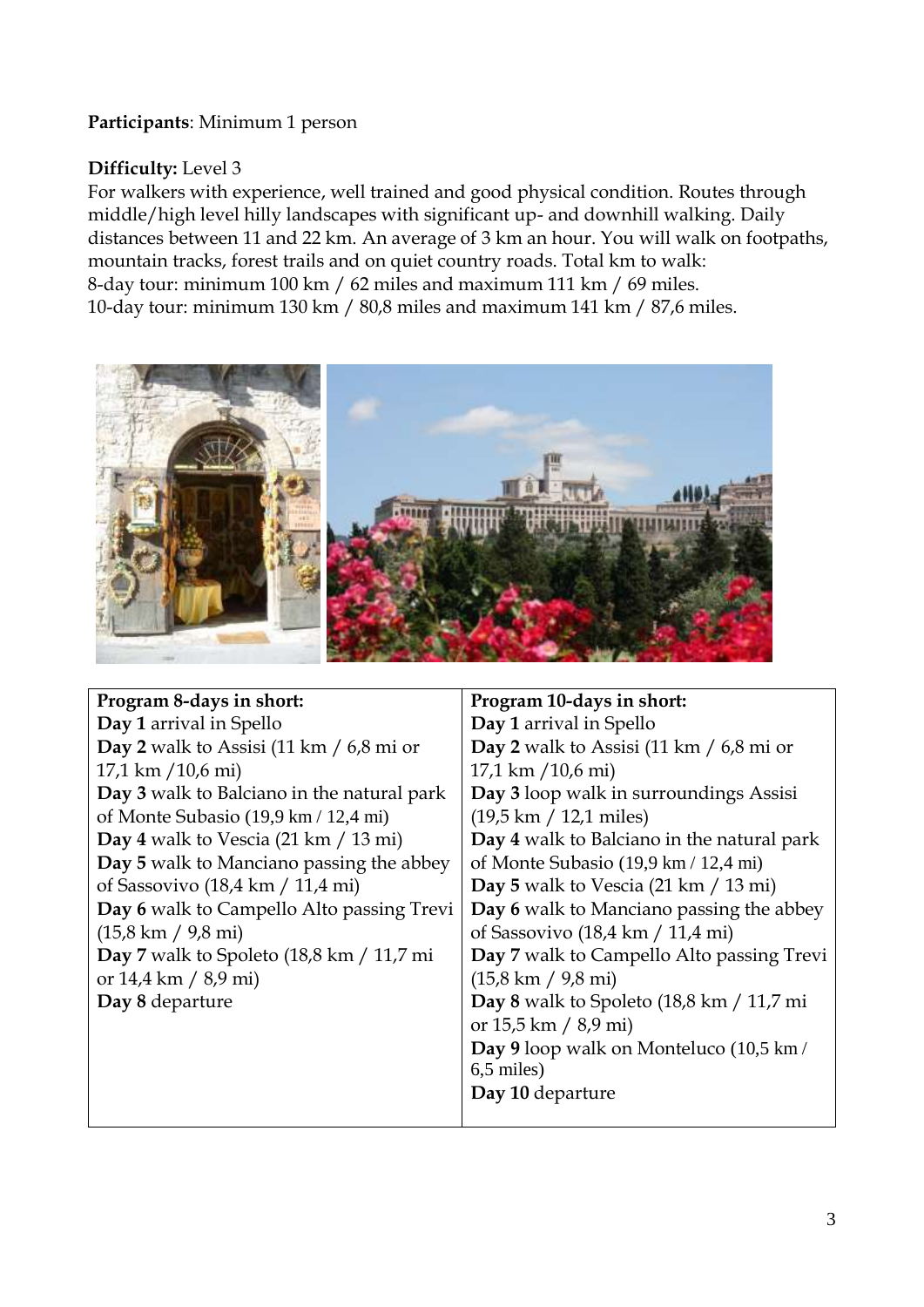

## **Daily program 8 days / 7 nights tour**

#### **Day 1 Arrival in Spello.**

On your first evening you have a briefing and will have the opportunity to discuss your holiday.

Spello has lovely little streets to wander around, colourful decorated with plants and flowers. A very picturesque spot is the Via Torre di Properzio, which ends near the Roman 'Porta Venere', but also the Roman mosaics in the Museum and the S.Maria Maggiore church with the frescoes of Pinturicchio are worthwhile to visit. Your overnight stay is in a \*\*\* or \*\*\*\* hotel in the medieval town centre.

Overnight with breakfast in Spello.

#### **Day 2: Spello-Assisi**

Spello is situated on the west edge of the Monte Subasio Natural Park and today you will be walking through this green Park. The route has different variants. The first stretch will lead you through the olive groves on the slopes of Monte Subasio. After about 8 km (475m a.s.l.) you can choose to go straight on to Assisi, remaining more or less on level, or to climb up to the hermitage Eremo delle Carceri (830m a.s.l.) St. Francis and his companions often stayed here and you can visit the cave where Francis used to meditate. After your visit, you descend through the forest to the Porta Cappuccini town gate. Assisi's medieval character is well preserved; the houses, gates and churches are almost all built in the pinkwhite stone of Mt.Subasio.

Longer route: Overnight with breakfast in Assisi. Walking time: 6 hrs Distance: 17,1 km / 10,6 miles) Ascent & Descent: +879m -788m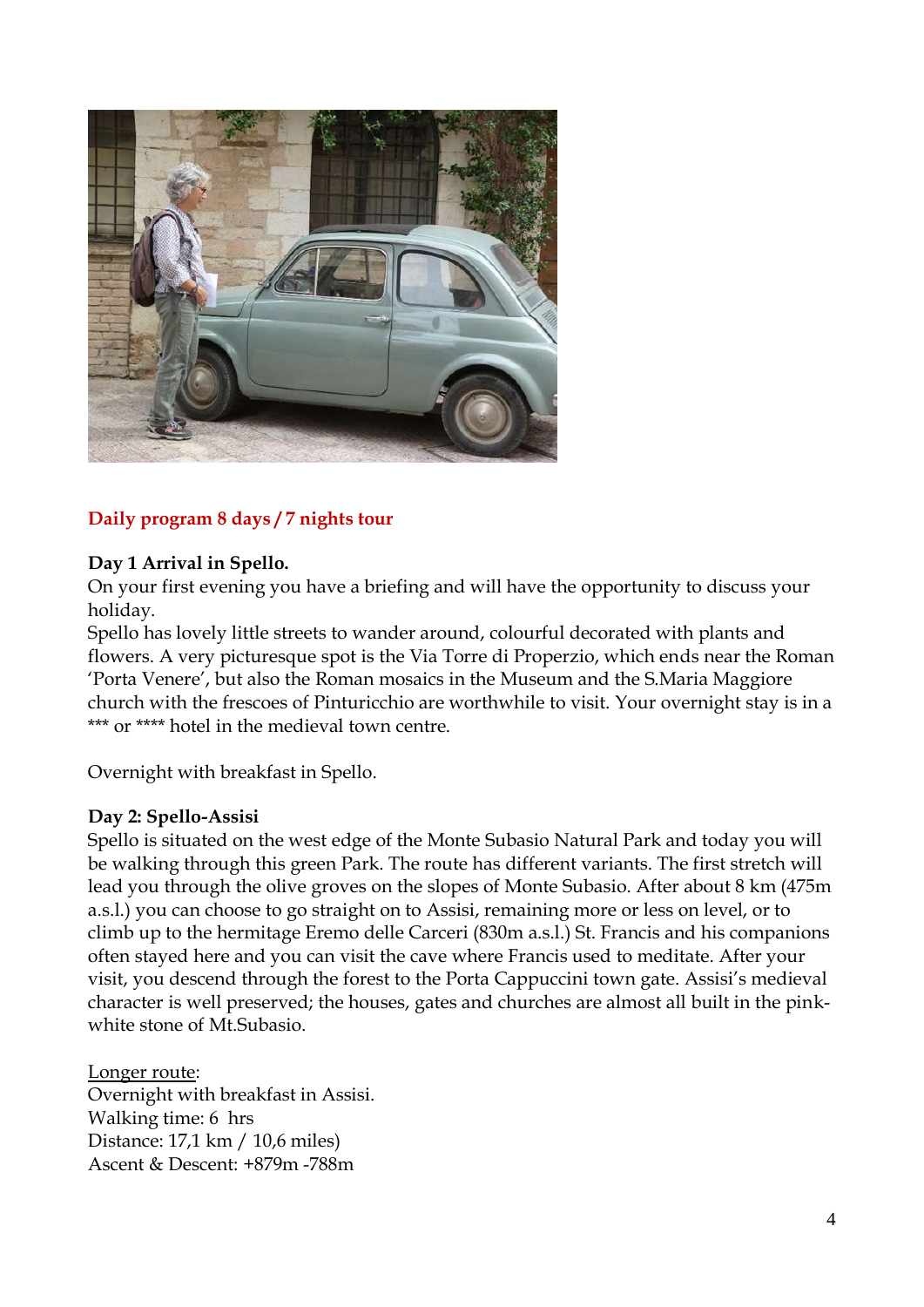

Shorter route

Overnight with breakfast in Assisi. Walking time: 3 hrs Distance: 11 km (6,8 miles) Ascent & Descent: +324m -239m



## **Day 3 Assisi – Balciano**

Today a stunning walk through the Monte Subasio Natural Park. You follow the Franciscan walking path 351. A highlight is the Fosso del Marchetto, a mini canyon and chapel of Satriano, a place reminding us of the last journey of Saint Francis. Walking through forest and olive groves you will reach your hotel, where you can enjoy a swim in the swimming pool and a good diner, because the restaurant is specialized in truffle dishes.

Overnight with breakfast in Balciano Walking time: 6 hrs 30 min Distance: 19,9 km /12,3 mi Ascent & Descent: + 919m -740m



# **Day 4: Balciano – Vescia**

Also today, a walk amongst olive groves and accompanied by amazing panoramas. From your hotel you descend in the valley of the Topino river. Then you leave this valley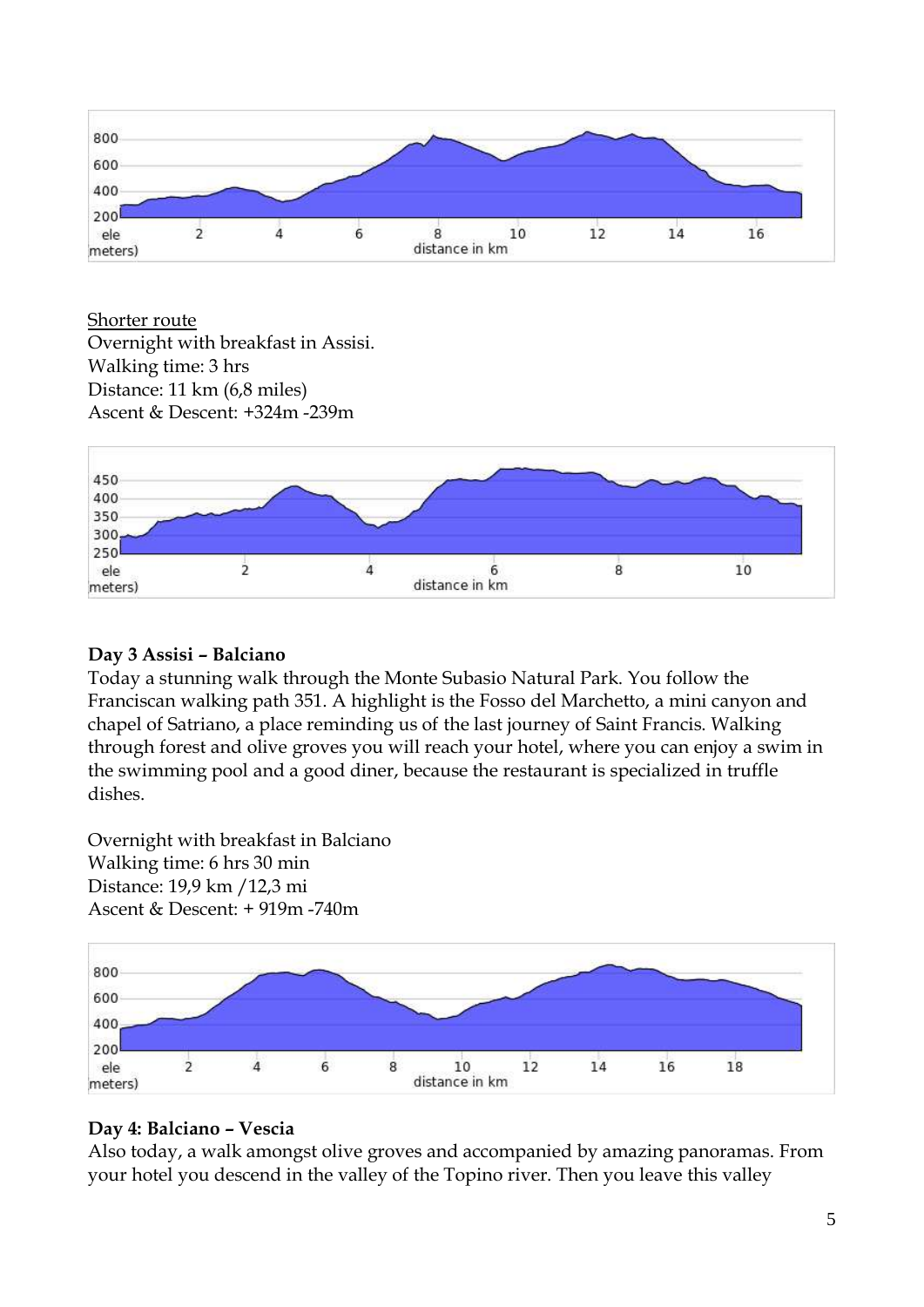climbing up to the castle il Poggio and descending again you reach the village of Capodacqua. One last uphill climb with beautiful views on the surrounding hills and Monte Subasio, followed by a downhill stretch to Vescia. Your overnight stay is in a real ancient olive oil mill (Frantoio), where excellent olive oils are produced. You will have diner in a local restaurant close by.

Overnight with breakfast and dinner in Vescia Walking time: 6 hrs 30 min Distance: 21 km / 13 miles Ascent & Descent: +489m -753m



## **Day 5: Vescia – Manciano**

This beautiful route amongst olive groves will take you first along the waterfalls of the Altolina and then to the 11th century Benedictine Abbey of Sassovivo. During the time of St. Francis, this important abbey had vast powers of jurisdiction and a considerable patrimony spread out over the whole of central Italy. The finest architectural feature of the entire abbey is certainly the cloister with the double order columns, surmounted by lilyshaped capitols. Walking through the woods and olive groves you will reach farmhouse B&B in the hamlet Manciano. Also here is an olive oil mill and they produce good olive oil. There is a nice pool to relax after your walk of today. In the evening you are brought to Trevi to dine and after dinner picked up again.

Overnight with breakfast in Manciano Walking time: 6 hrs Distance: 18,4 km / 11,4 miles Ascent & Descent: +884m -630m



## **Day 6: Manciano – Trevi – Campello alto**

You leave Manciano and walk towards Trevi on the lower flank of Monte Serano, known as the capital of olive oil. Trevi has a medieval aspect and worthwhile to visit are the Duomo and the St. Francis church, which houses a museum. You leave the town walking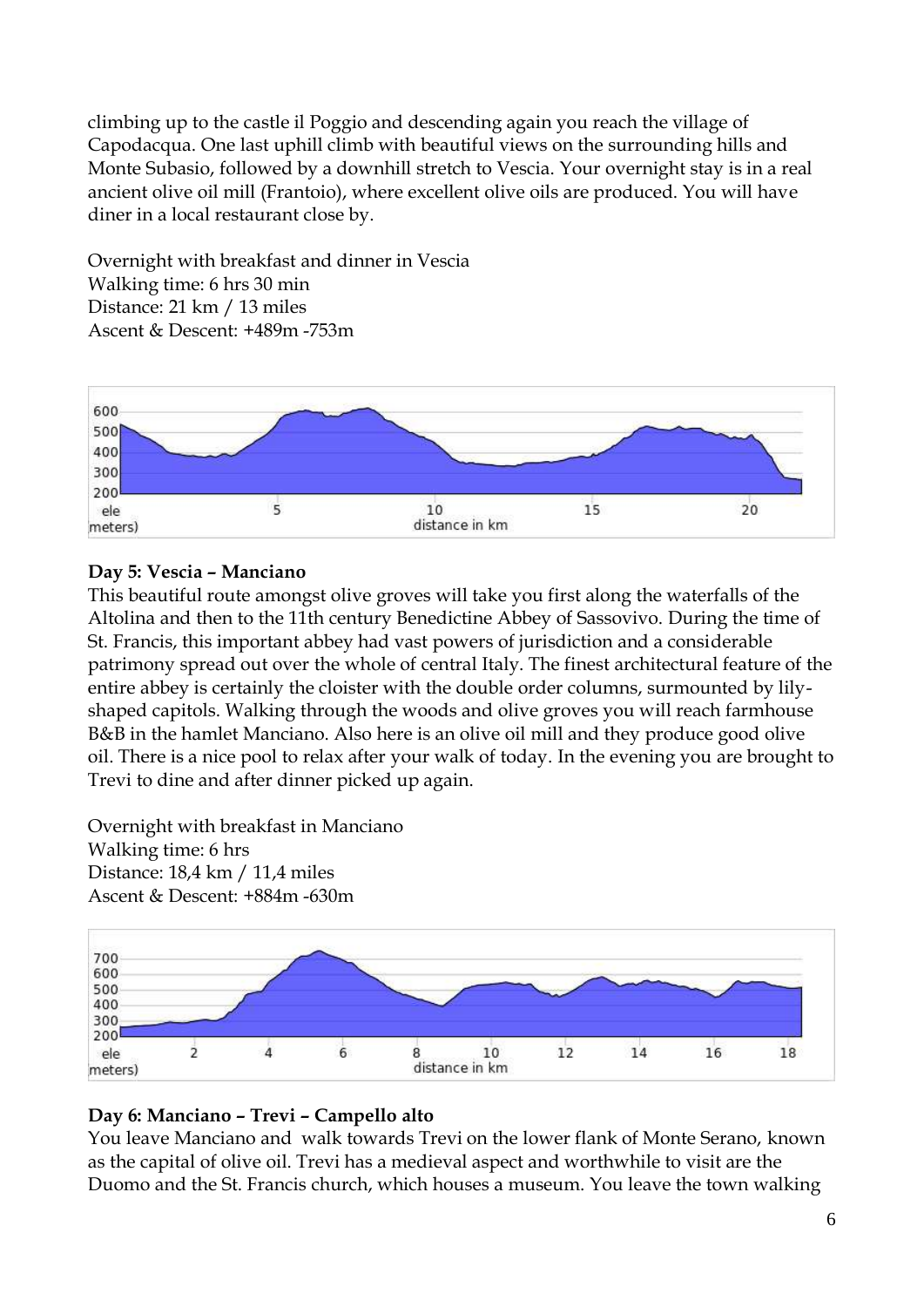among the olive groves mostly following the pilgrimage route 'Way of St. Francis', which runs from La Verna to Rome. You reach the walled village of Campello Alto Overnight stay in a \*\* hotel with swimming pool, an ex-monastery or a \*\*\*\* Relais with Spa

Overnight with breakfast and dinner in Campello Alto Walking time: 5 hrs Distance: 15,8 km / 9,8 miles Ascent & Descent: +571m -422m



## **Day 7: Campello Alto - Spoleto**

You will walk along the olive grove path and again you follow the Way of Saint Francis until Spoleto. As the name indicates, you will mostly walk through olive groves on the slopes of the mountains and hills. You pass several little villages, mostly built on hills, like Bazzano and Eggi. In Spoleto, there is a lot to see, including the cathedral with the frescoes of Filippo Lippi and Pinturicchio, a Roman house and a Roman theatre. Also worth seeing are the façade of the church S.Pietro just outside town and, of course, the famous aqueduct bridge Ponte delle Torri. Spoleto is also a very pleasant place just to wander around the friendly little shopping streets with cosy restaurants and bars. Overnight stay in a \*\*\* or \*\*\*\* hotel

From Fontanelle Overnight with breakfast in Spoleto Walking time: 6 hrs Distance: 18,8 km / 11,6 miles Ascent & Descent: + 466 -745m



### **Day 8 End of tour after breakfast**

Today after breakfast end this tour through a spectacular Umbrian nature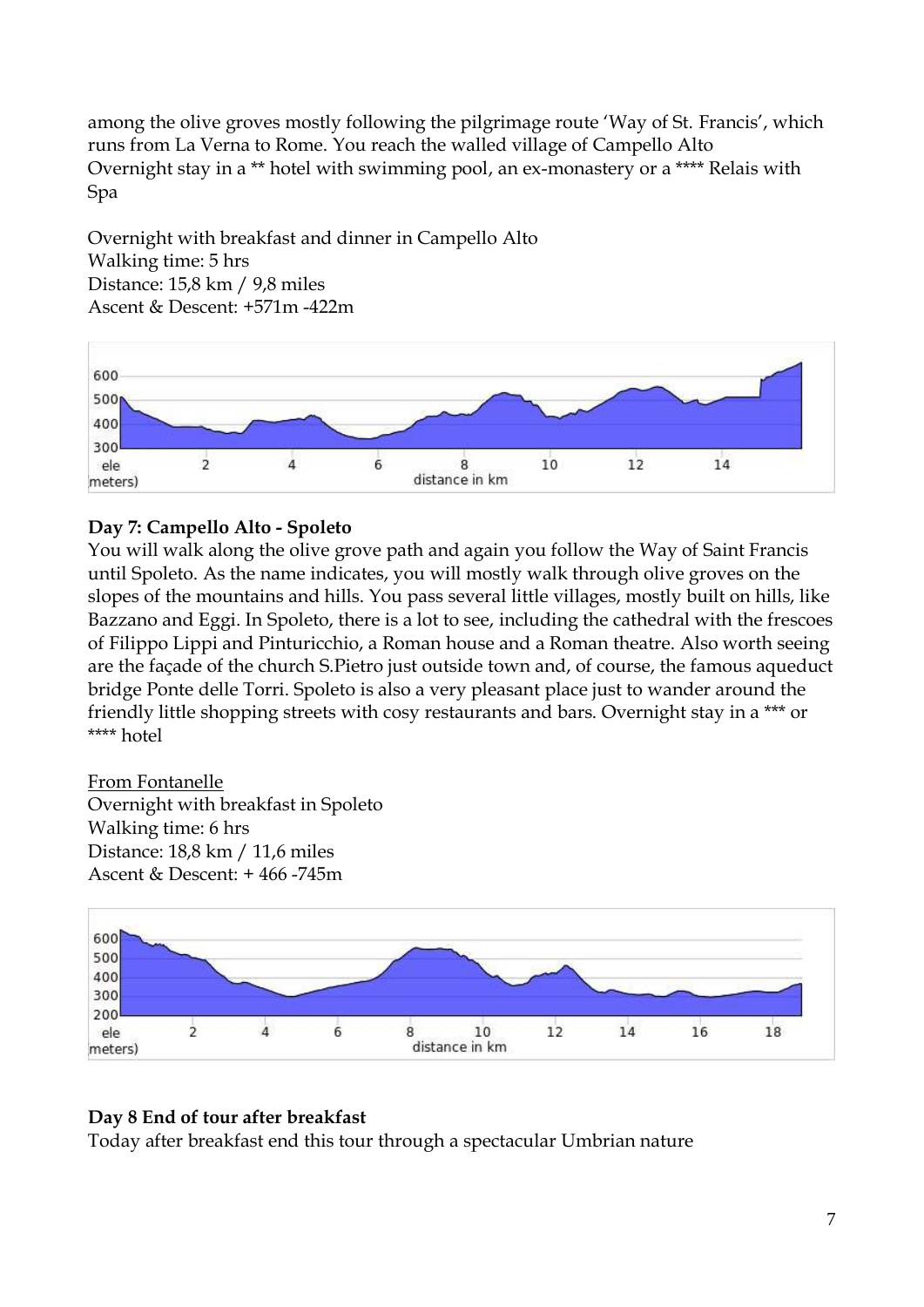#### **The 10-day tour**

Has an extra day in Assisi, where you can make:

#### **The town walk**

This cultural walk will take you round the most important cultural monuments of Assisi, which are mostly connected with the lives of the saints Francis and Clare, who were born in Assisi. From the hotel your walk goes up to the Porta Cappuccini town gate (470m a.s.l.). From here you will walk through a tangle of little alleys and medieval squares. You will pass the remains of an amphitheatre, the medieval castle (506m a.s.l.), the basilica of St. Francis, the temple of Minerva, the church 'Chiesa Nuova' and the basilica of St. Clare, finally walking down to the monastery of S. Damiano (310m a.s.l.). Walking time:  $3 - 4\frac{1}{2}$  hours About 7 KM

### **A walk through the national park of Mount Subasio :**

This is a beautiful walk in the shade of the woods of Mount Subasio. From the Porta Cappuccini town gates, you walk up the hermitage Eremo delle Carceri (830m a.s.l.) on Monte Subasio, a holy place where St Francis retreated himself. Then you descend along trails and quiet country roads back to Assisi. The longer route makes an extra loop on the mountain Subasio

Distance short walk: 12 or 16 km from Porta Capuccini

Walking time: 4 hrs or 5hrs

Ascent/descent: + 544m – 544m or +731 m -744 m Unpaved 73% Paved 27%



An extra night in Spoleto to make a loop walk on Monteluco

The walk today takes you to Monteluco (Mount Luco). The name 'Lucu' (lucus) means 'sacred woods', and signifies that in ancient times the mountain was considered a holy

place. From the 5<sup>th</sup> century hermits lived under Benedictine rule on the mountain. Later the Franciscans also built a monastery here. The evergreen oak wood was always very important for the town and was therefore already a protected area in the Middle Ages. The animals living here include porcupines, wild cats, badgers and squirrels Walking time: 4 hours

Distance: 11 km Ascent / Descent + 510 -483m Unpaved: 72% paved 28%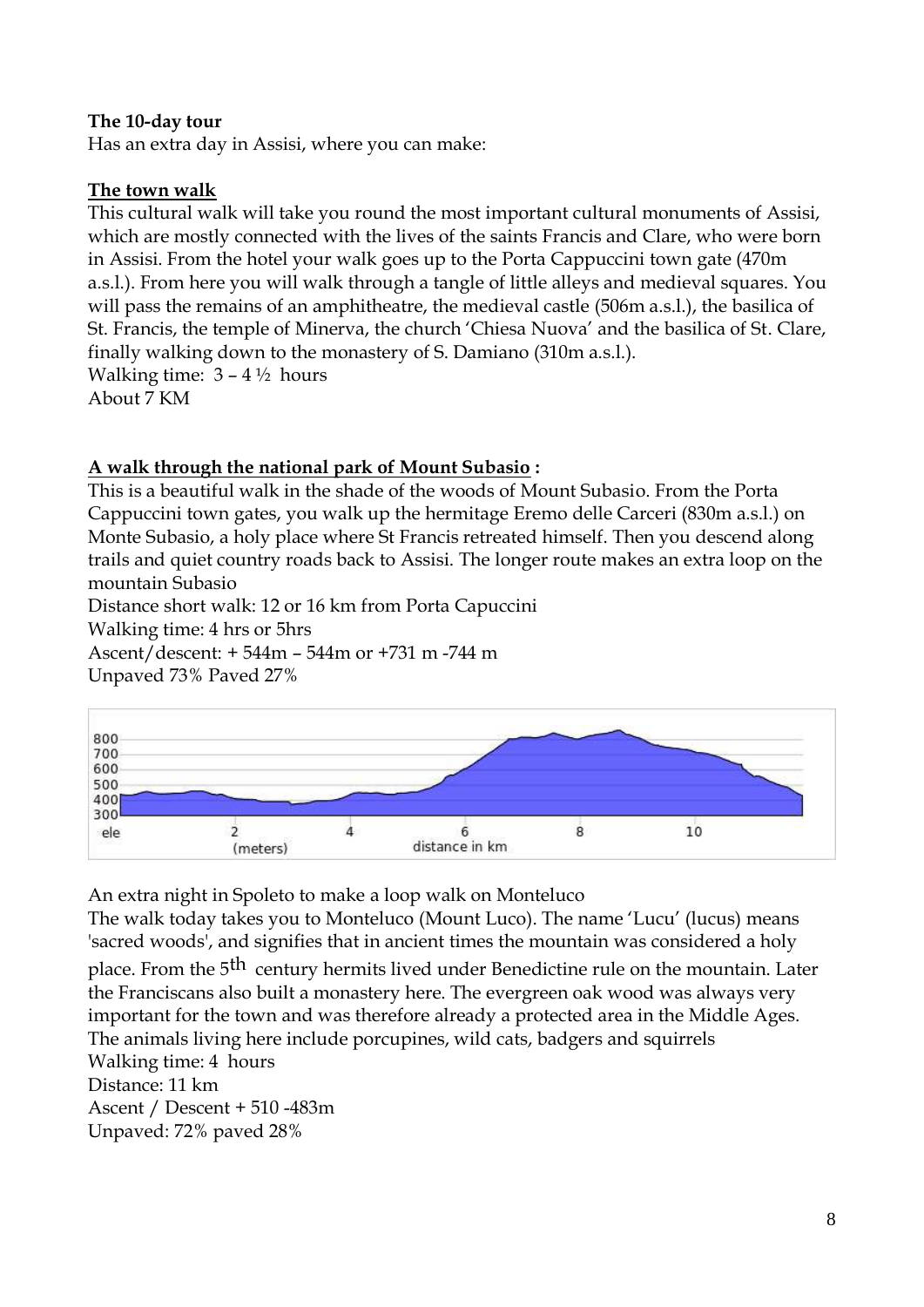



**Standard hotels:** \*\*\*, \*\*, B&B and holiday farm (agriturismo) **Superior hotels**: one \*\*, a \*\*\* or Residence d'epoca, \*\*\*\*, B&B and one holiday farm (Agriturismo)

## **Rates per person 2022**:

| 8 days / 7 nights Standard hotels, Hotel da Angelo ** Assisi          | <b>Price in Euro</b> |
|-----------------------------------------------------------------------|----------------------|
| In double room                                                        | 598                  |
| In single room                                                        | 755                  |
| Travelling alone                                                      | 815                  |
| 3 <sup>rd</sup> person in triple room                                 | 383                  |
| Supplement half board in 4 dinners (not in Manciano) on request       |                      |
| Suppl. Eastern & Music festival Spoleto 2 weeks from 24/06-10/07/2022 | 16                   |
|                                                                       |                      |
| 8 days / 7 nights standard hotels Hotel la Terrazza *** Assisi        |                      |
| In double room                                                        | 610                  |
| In single room                                                        | 755                  |
| Travelling alone                                                      | 815                  |
| 3rd person in triple room                                             | 390                  |
| Supplement half board 5 dinners on request                            |                      |
| Suppl. Eastern & Music festival Spoleto 2 weeks from 24/06-10/07/2022 | 16                   |
|                                                                       |                      |
| 8 days Superior Hotels (Spello/Assisi/Campello/Spoleto)               |                      |
| In double room                                                        | 765                  |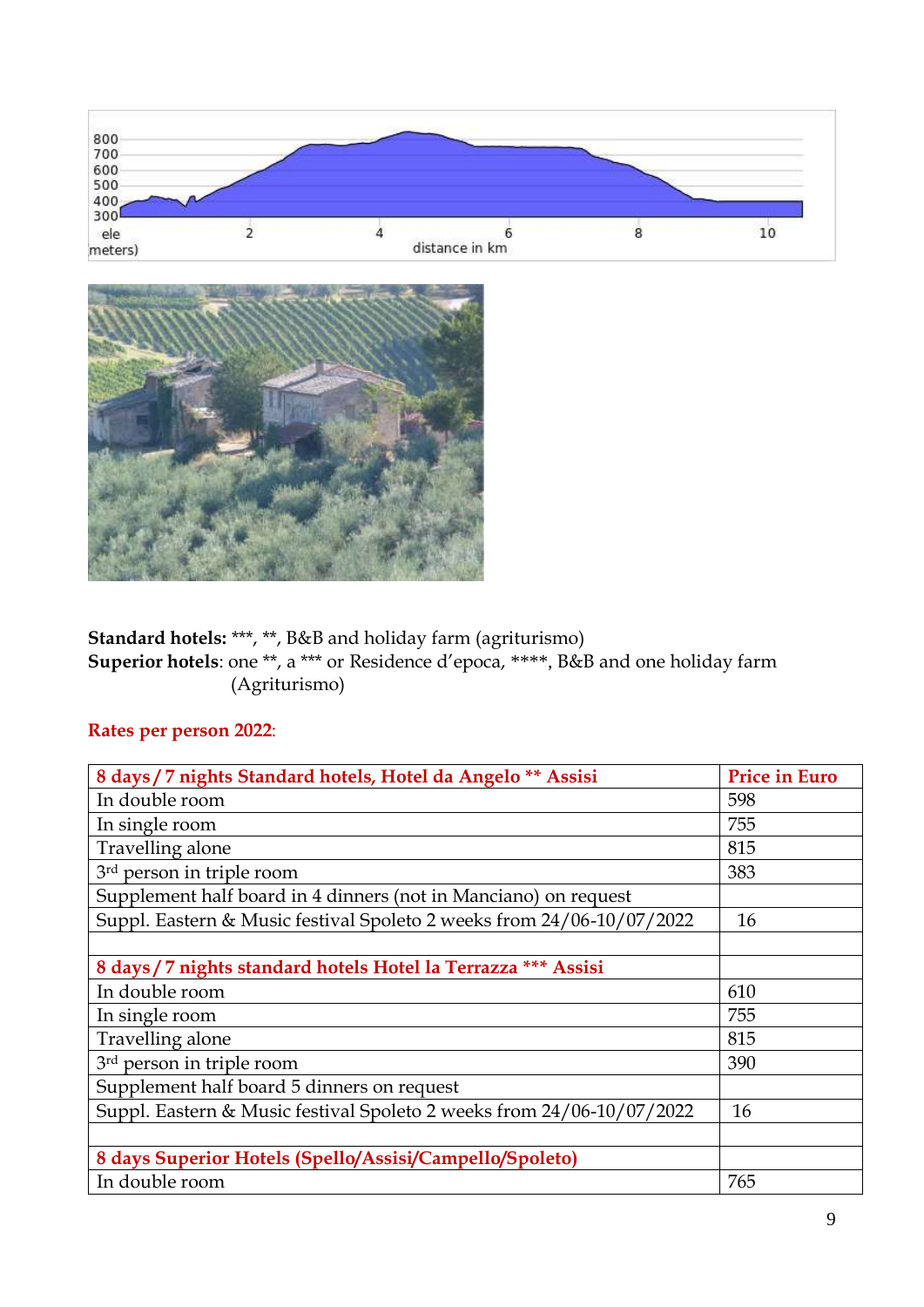| In single room                                                        | 1.005                |
|-----------------------------------------------------------------------|----------------------|
| Travelling alone                                                      | 1.065                |
| 3rd person in triple room                                             | 435                  |
| Supplement half board (3 dinners; Assisi and Manciano only B&B) on    |                      |
| request                                                               |                      |
|                                                                       |                      |
| 10 days / 9 nights Standard hotels, Hotel da Angelo ** Assisi         | <b>Price in Euro</b> |
| In double room                                                        | 695                  |
| In single room                                                        | 865                  |
| Travelling alone                                                      | 920                  |
| 3rd person in triple room                                             | 435                  |
| Supplement half board in 6 dinners (not in Manciano) on request       |                      |
| Suppl. Eastern & Music festival Spoleto 2 weeks from 24/06-10/07/2022 | 32                   |
|                                                                       |                      |
| 10 days / 9 nights standard hotels Hotel la Terrazza *** Assisi       |                      |
| In double room                                                        | 745                  |
| In single room                                                        | 942                  |
| Travelling alone                                                      | 1.002                |
| 3rd person in triple room                                             | 495                  |
| Supplement half board 6 dinners (not in Manciano) on request          |                      |
| Suppl. Eastern & Music festival Spoleto 2 weeks from 24/06-10/07/2022 | 32                   |
|                                                                       |                      |
| 10 days Superior Hotels (Spello/Assisi/Campello/Spoleto)              |                      |
| In double room                                                        | 960                  |
| In single room                                                        | 1.395                |
| Travelling alone                                                      | 1.455                |
| 3rd person in triple room                                             | 533                  |
| Supplement half board (4 dinners; Assisi and Manciano only B&B) on    |                      |
| request                                                               |                      |
| Suppl. Eastern                                                        | 32                   |

### **The price includes:**

- 7 or 9 overnight stays with breakfast
- 2 dinners (Vescia, Borgo Campello)
- Luggage transportation
- Route instructions (in English, Italian, German or Dutch) and maps
- Gps tracks
- Emergency support hotline
- Route briefing evening of arrival in your hotel
- Tour information

#### **The price does not include:**

- Local tourist tax to be paid directly in the hotel (Assisi Spoleto)
- Everything not mentioned under 'the price includes'